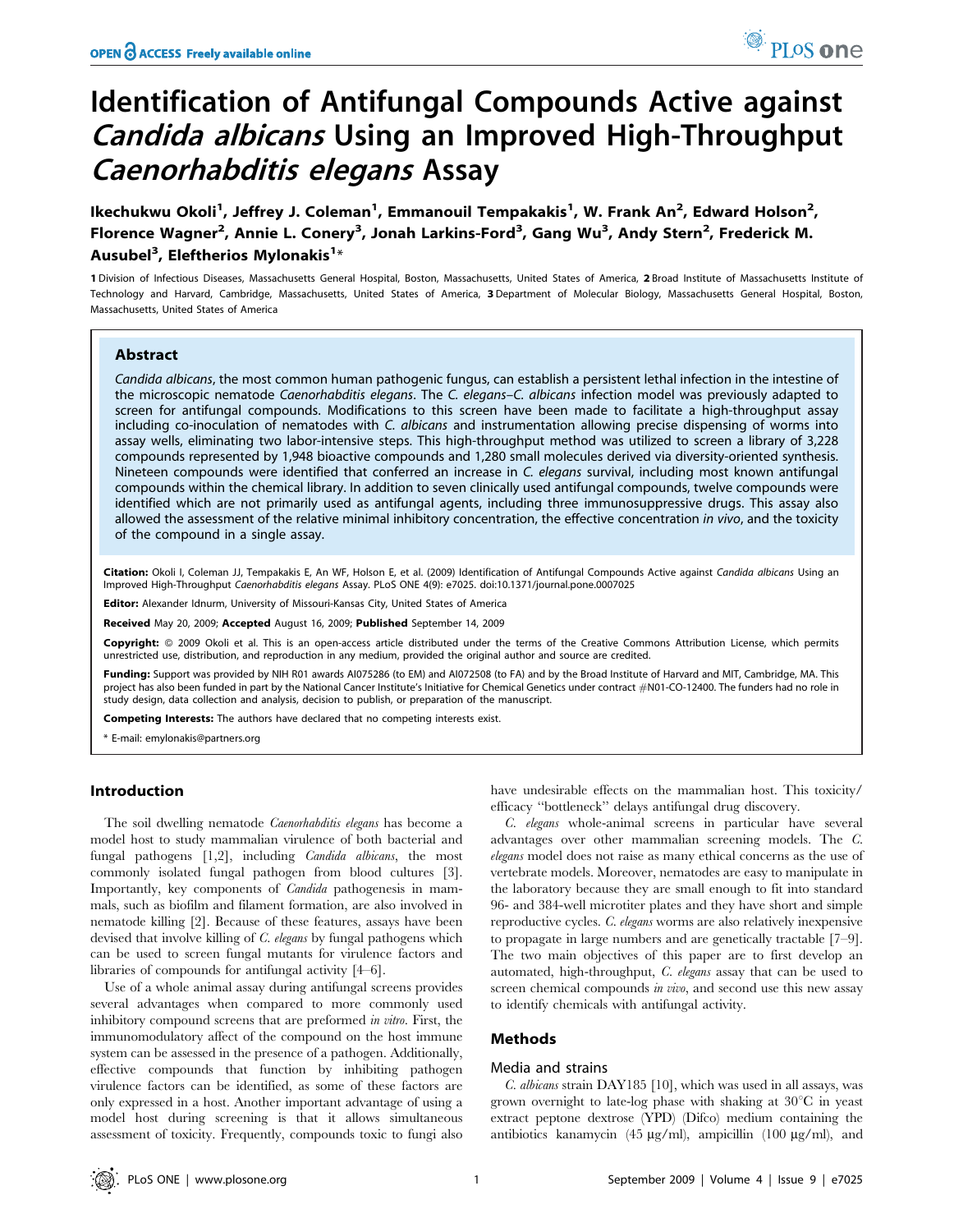streptomycin (100  $\mu$ g/ml). The cells were centrifuged, washed with PBS and re-suspended at a concentration of  $2.5 \times 10^5$  cells/ml.

A C. elegans glp-4;sek-1 double mutant was used in all assays. The  $glp-4(bn2)$  mutation renders the strain incapable of producing progeny at  $25^{\circ}\text{C}$  [11] and the sek-1(km4) mutation causes enhanced sensitivity to various pathogens [12], thereby decreasing assay time. Nematodes were grown on nematode growth medium (NGM) with Escherichia coli strain HB101 as the food source as previously described [6,13]. Screen medium was 30% brain heart infusion medium (BHI, Difco) in M9 buffer [13] containing antibiotics kanamycin (90  $\mu$ g/ml), ampicillin (200  $\mu$ g/ml), and streptomycin (200  $\mu$ g/ml). M9 buffer was used to wash the worms as needed and for diluting screen media.

## Z'-factor values

Positive and negative control data were used to calculate the  $Z'$ -factor as a measure of overall assay quality  $[14]$ .  $Z' = 1 - ((3\sigma_{c+} + 3\sigma_{c-})/(\mu_{c+} - \mu_{c-}))$ , where  $\mu_{c+}$  and  $\mu_{c-}$  are the averages of test sample signals for both the positive and negative controls respectively, and  $\sigma_{c+}$  and  $\sigma_{c-}$  are the variations in signal measurements for the positive and negative controls respectively. Dimethyl sulfoxide (DMSO, 2%) in the screen medium served as the negative control, and amphotericin B and ketoconazole in screen medium were used individually as positive antifungal controls. Concentrations of the antifungal agents used were effective against the C. albicans DAY185 strain used for the assay. Two columns (16 wells) in each 96-well plates were used for each concentration of the antifungal.  $Z'$ -factor values were calculated for each of the antifungal agents.

#### C. elegans–C. albicans assay

The pre-infection assay was performed as previously described [6]. In brief, worms grown on NGM plates were washed with M9 buffer and placed on 48 h-old C. albicans lawns (on BHI agar plates) for 2 h. The worms were washed off the plates using screen medium, transferred to two separate beakers, and re-suspended at a density of  $1-2$  worm/ $\mu$ l in screen medium. Twenty  $\mu$ l of the suspension of pre-infected worms were added to wells of 96-well non-binding half area plates (Corning) containing 80 µl of screen medium. The details concerning the addition of compounds to the wells are stated below in the following text. Plates were sealed with Breathe-EasyTM membranes (Diversified Biotech), and incubated at 25°C for 96 h. The survival rates of both exposed and unexposed worms were analyzed using the STATA 6 software.

The procedures for the co-inoculation assay were similar to those of the pre-infection assay above with the following modifications [15]: 70 µl of screen medium was dispensed into each well of a 96-well non-binding half area plate (Corning) using a MultiDrop Combi Plate Filler (Thermo Scientific) equipped with a standard dispensing cassette (Thermo Scientific). When compounds were used, approximately 450 nl of each compound was pin-transferred from compound plates into individual wells (containing 70 ml of screen medium) of 96-well assay plates simultaneously with a 96-pin head (CyBi<sup>®</sup>-Well, CyBio). Worms were grown and washed as in the pre-infection assay, except that they were not previously infected with C. albicans. A Union Biometrica COPAS-BIOSORT<sup>TM</sup> worm sorter was used to dispense automatically  $15+/-1$  worms into each well, followed by addition of 10  $\mu$ l of a *C. albicans* suspension at a density of  $2.5 \times 10^5$  cells/ml in PBS with a Multidrop Combi Plate Filler.

#### Acquisition and analysis of data for co-inoculation assay

At the end the incubation period, the plates were imaged using the Molecular Devices Discovery-1 microscope (MDS Analytical

Technologies) running MetaExpress software by capturing transmitted light images. Images of the entire well were captured using a  $2 \times$  low magnification objective lens. Prior to analysis, the images were converted from 16 bit TIF files to 8 bit JPEG files using the CellProfiler<sup>TM</sup> image analysis software [16,17]. The resulting images were visually analyzed for in vitro fungal growth, followed by visually scoring of live and dead worms based on nematode shape, as live worms appear sinusoidal and dead worms are rod shaped.

The determination of the lowest concentration of the selected compounds showing in vitro antifungal activity was accomplished by following the steps detailed in the co-inoculation assay, using two-fold serial dilutions of the test compounds. The wells were assessed by visually monitoring the turbidity for concentrations exhibiting *in vitro* inhibition of *C. albicans* growth. A quantitative scoring system was developed to measure and rank the activity of hits. For this, compounds of interest were tested in a series of twofold dilutions, and the half maximum effective concentrations  $(EC_{50})$  which conferred 50% survival of the worms was determined.

### Results/Discussion

# Optimization of the C. albicans–C. elegans assay for highthroughput use

Previous work has demonstrated that C. elegans can serve as a host for Candida spp. and an infection is established in the worm intestine when nematodes are fed on a lawn of C. albicans on agar medium [6]. Using this pathosystem, a C. elegans-C. albicans ''curing'' assay was developed using liquid media in standard 96 well plates which allowed simultaneous assessment of both the compound's antifungal activity and the compound's cellular toxicity. This relatively low-throughput assay entailed preinfection of the nematodes, by placing them on a C. albicans lawn on BHI agar plates prior to the assay, followed by manually pipetting the infected worms into microtiter plates containing the compounds to be screened.

One of the goals of the current work was to increase the throughput of the chemical screening assay by utilizing a commercial instrument to distribute a precise number of infected worms in each microtiter well. However, the use of the instrument to dispense Candida-infected nematodes was not practical, as the fungus formed avid biofilms on the surface of the instrument such that it could not be efficiently decontaminated after each use. To circumvent this problem, direct C. albicans infection of the worms by co-inoculation in assay wells containing the liquid medium was assessed. The survival of worms pre-exposed to C. albicans lawns on agar before transferring to the assay medium was compared to worm survival when the nematode and C. albicans were coinoculated in the assay medium. The rate of worm survival was comparable in the co-inoculation and pre-infection assays (Figure 1), demonstrating that prior exposure of the nematodes to C. albicans on solid media is not necessary for killing of the nematodes. The killing of worms may commence sooner when worms are pre-infected for two hours before transferring to assay wells, but by four days there was no significant difference between the two treatments, as all of the worms were dead in both instances. Additionally, there was no difference in the frequency and amount of filamention by C. albicans in dead worms in either assay (data not shown).

Several concentrations of fungal inoculum  $(10^2 \text{ to } 10^5 \text{ cells/well})$ were examined, and a concentration  $2.5 \times 10^3$  cells/well was optimal for the 96 hour assay period, which resulted in a killing rate comparable to the pre-infection assay (data not shown).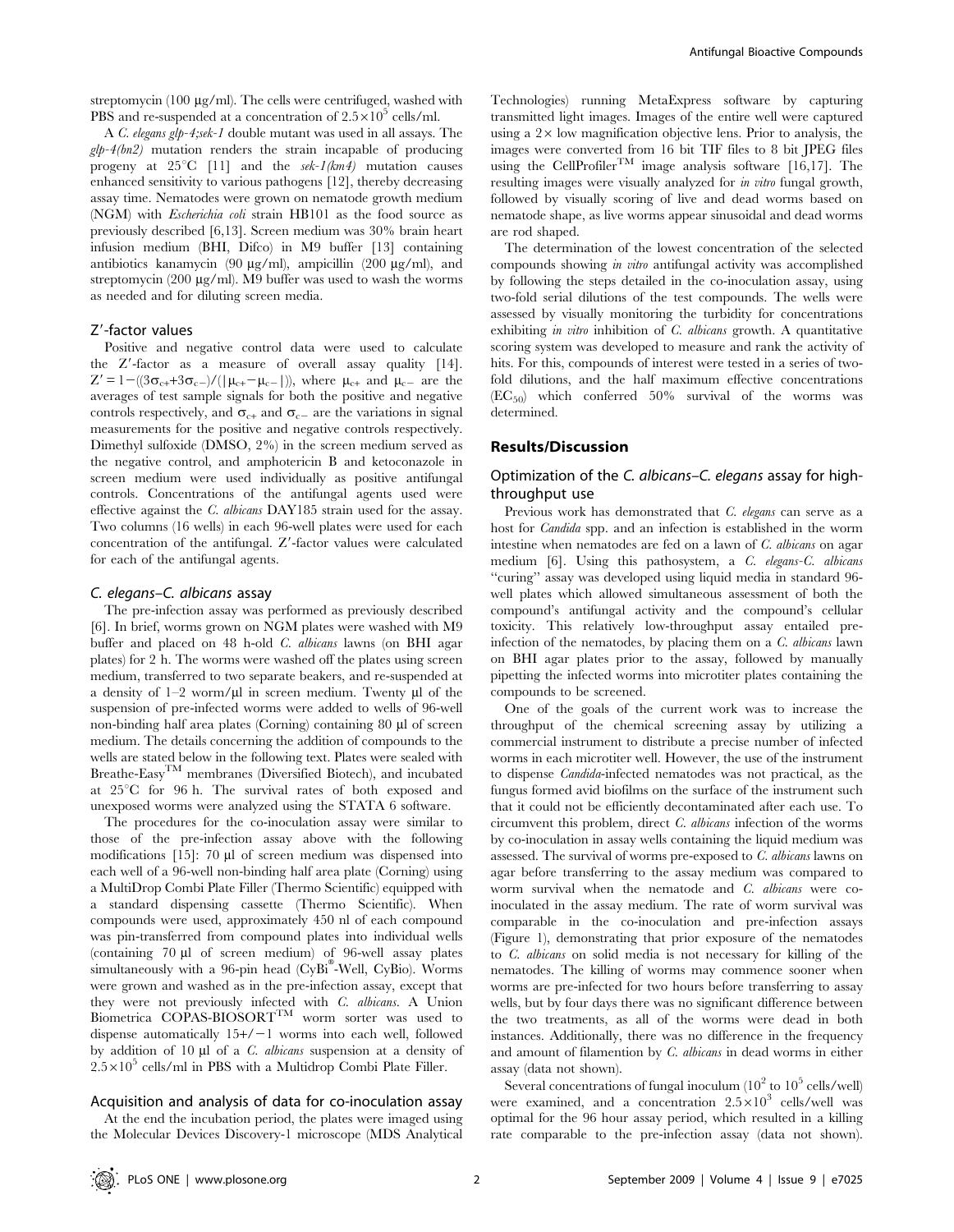

Figure 1. Comparison of inoculation procedures. Comparison of nematode survival between worms co-inoculated with C. albicans during compound exposure, and worms pre-infected with the fungus prior to compound exposure. doi:10.1371/journal.pone.0007025.g001

Higher concentrations were equally effective in killing, but resulted in wells with high turbidity that required a washing step prior to imaging in order to score the assay results. Fifteen worms per well of the 96-well half area plate was optimal for the assay, as wells with more than 15 worms per well caused the worms to overlap in the confined area making it more difficult to score whether the nematodes were alive or dead based on shape.

In the C. elegans-C. albicans antifungal discovery assay detailed in Breger et al (2007) [6], preinfection of the worms requires not only additional time to allow ingestion and subsequent colonization of the nematode intestinal tract, but also additional resources such as premade plates with lawns of C. albicans for the infection and materials to recollect the worms post-inoculation. This improved assay also cuts time by dispensing a precise number of worms by instrumentation instead of manual pipetting. As worms are manually pipetted they begin to settle at the bottom of the tube where they are held, creating a ''gradient'' of various worm densities where the top portion of the liquid contains a lower density of worms when compared to the bottom of the tube. This gradient leads to various amounts for worms being pipetted into each well, and thus creates situations where the assay for a compound may need to be repeated due to either too few or too many nematodes within each well. Therefore this improved assay not only saves several hours when setting up the assay, but may save several weeks as some compounds would not have to be repeated by additional screening.

#### Evaluation of the co-inoculation assay

In order to evaluate the reproducibility and robustness of the coinfection assay the  $Z'$ -factor was determined. This calculation takes into account signals from both positive and background samples and is used to assess the probability that a sample scored as positive in a screen is genuine and not due to background noise [14]. For this evaluation, the percentage of worm survival was used in calculations after the following treatments: dimethyl sulfoxide (DMSO) was used as a negative control (background), and amphotericin B  $(2.5 \text{ µg/ml})$  and ketoconazole  $(16.0 \text{ µg/ml})$ , (which conferred 93–100% worm survival) were used as the positive controls. In three independent experiments during assay development, the  $Z'$  factor values were reproducible for each of the compound concentrations, ranging from 0.69 to 0.72, with an average value of 0.71.

Similar to the pre-infection assay, wells that contained no antifungal, compounds without antifungal efficacy, or antifungal compounds at a concentration below the effective dose result in rod-shaped dead worms with fungal filaments protruding from their cuticles (Figures 2A–2D). Interestingly, growth of C. albicans within the liquid medium was not necessary for nematode death, as filaments of C. albicans were seen extruding from some dead nematodes despite no *in vitro* growth, suggesting the compound inhibited the fungus in vitro but not in vivo. This observation was made in control assay wells, as treatment with  $1 \mu g/ml$  of amphotericin B exhibited antifungal activity in vitro, but not in vivo (Figure 2C) as well as compounds identified in the screen (Figure 2D). However, in wells with effective antifungal agents at inhibitory concentrations, the worms maintain their sinusoidal shape, and the media remained free of fungal growth. This observation was made in both control assay wells with amphotericin B and well containing screened antifungal compounds exhibiting both *in vitro* and *in vivo* activities (Figure 2E and 2F).

During the preliminary screen of the compound library, wells that displayed a reduction or no in vitro fungal growth, however had little or no nematode survival, were counted and potential antifungal compounds. Upon confirmatory experiments, the compounds were able to confer nematode survival at higher concentrations than initially tested in the preliminary screening process. Therefore, all identified compounds conferred in vitro and in vivo antifungal activity. There were no compounds identified in the screen which conferred  $C$ . elegans survival in the presence of in vitro fungal growth, an observation which would suggest that the compound may have 1) an immunomodulatory effect on the nematode immune response, and/or 2) properties which inhibit pathogen specific virulence factor(s). Despite not finding any compounds which inhibit C. albicans in vivo but not in vitro, we feel it is possible to do so using this assay as the concentration of fungal cells initially inoculated to the wells still enables the visualization of the nematodes at the conclusion of the screen.

Of note is that in previous studies the scoring of live/dead and worms with and without filaments was accomplished by direct microscopic observation of movement and morphology of the nematodes. In these assays, digital images from the Discovery-1 microscope were captured and visually inspected for the analysis of assay results. This method improved the accuracy of analysis and evaluation of the assay, and moved the process closer to an automated ''screening by imaging'' system. Recently, SYTOX Orange live/dead staining has been utilized to facilitate highthroughput scoring of C. elegans survival [18], although the same approach may not necessarily be feasible for C. albicans due to background resulting from staining of live hyphal filaments extending from the dead nematode. Alternatively, imaging programs that can differentiate between nematode shapes can also possibly be developed to facilitate scoring of nematode survival at the conclusion of the screen  $[16,17,19]$ .

# Identification of antifungal compounds resulting from the screen

After establishing the robustness and repeatability of the assay, a screen of 3,228 compounds was conducted representing compounds not screened in previous studies. This study, in combination with the previous screen by Breger et al (2007), brings the total number of screened compounds to 4,494. This collection was represented by 1,948 bioactive compounds consisting of FDA approved drugs and other compounds from the Microscorce Spectrum collection (Microsource Discovery Systems, Inc.) and the Prestwick compound library (Prestwick Chemicals, Inc.) and 1,280 small molecules derived via diversity-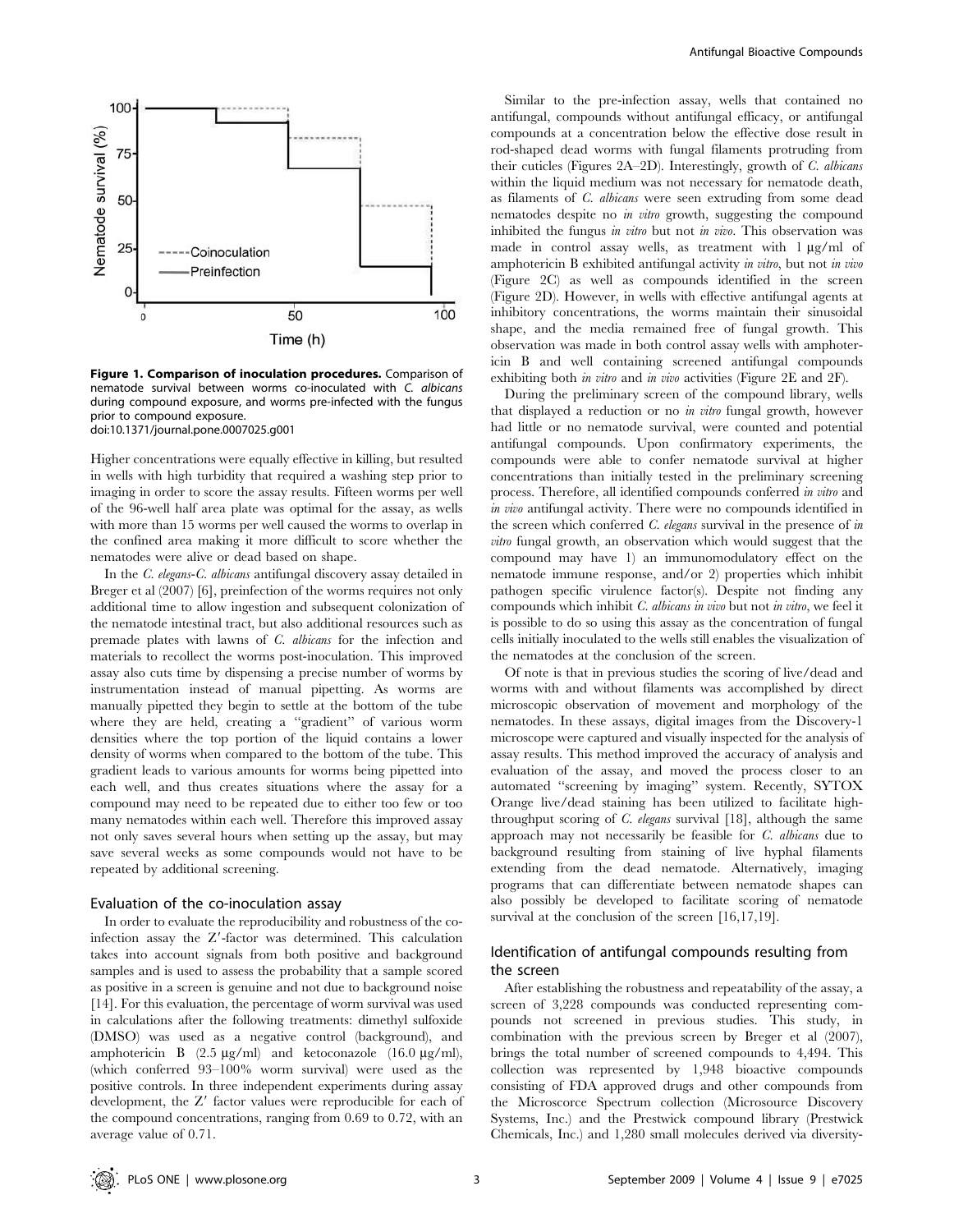

Figure 2. Representative assay wells from the C. elegans-C. albicans antifungal compound screen. (A) Negative control (DMSO added); (C) and (E) Amphothericin B was added as a positive control at either 1.0  $\mu$ g/mL (C) or 2.5  $\mu$ g/mL (E); (B,D,F) Screened compound (in this case ketoconazole) exhibiting no antifungal activity (2 µg/mL; (B)), in vitro antifungal activity (4 µg/mL; (D)), and in vivo antifungal activity conferring C. elegans survival  $(8 \mu q/mL)$  (F). doi:10.1371/journal.pone.0007025.g002

oriented synthesis [20,21] from the Broad Institute of Harvard and MIT (Cambridge, MA). As shown in Table 1, the screening library represented a diverse collection of bioactive compounds composed of multiple chemical classes containing a broad array of functionality. In total, 19 compounds were identified in the screen (Figure 3). More importantly, the C. elegans screen was able to detect most of the well established antifungal agents (Table 1 and Table 2).

Of the ten antimycotic compounds within the chemical library, all but three (flutrimazole, thiabendazole, and griseofulvin) were identified in the preliminary screen. All three of these compounds are used in topical treatment of fungal infections, and may have limited solubility in water, complicating their identification using the C. elegans-C. albicans ''curing'' assay. Furthermore, griseofulvin has no antifungal activity against *Candida* spp., as the fungus does not uptake the compound into the fungal cell, and therefore it would not be expected to be identified [22]. The compound thiabendazole is used agriculturally as a fungicide and has been used clinically in treatment of Aspergillus flavus [23,24], however it is also nematocidial [25]. Several other antinematode compounds were represented in the chemical library including the clinically relevant agent albendazole and the avermectin, abamectin. These compounds exemplify three scenarios where a potential antifungal agent would be overlooked in the C. elegans-C. albicans antifungal discovery assay; 1) if the compound has limited solubility in water, 2) if the assayed compound has antifungal activity, as well as nematicidal activity, and 3) if the compound has activity against most fungi, although the fungus used in the screen (C. albicans) maybe unaffected by the compound.

A number of known immuno-modulating agents were found to have antifungal activity in the C. elegans killing assay. This group includes FK-506, ascomycin, and cyclosporin A, all of which have previously been reported to have antifungal activity not only for C. albicans, but also other fungal pathogens such as Cryptococcus neoformans, Aspergillus fumigatus, and members of the zygomycetes [26–32]. These immunosupressives demonstrated weak antifungal activity when compared to clinically relevant antifungal agents, however they were able to confer  $\sim$  50% nematode survival at the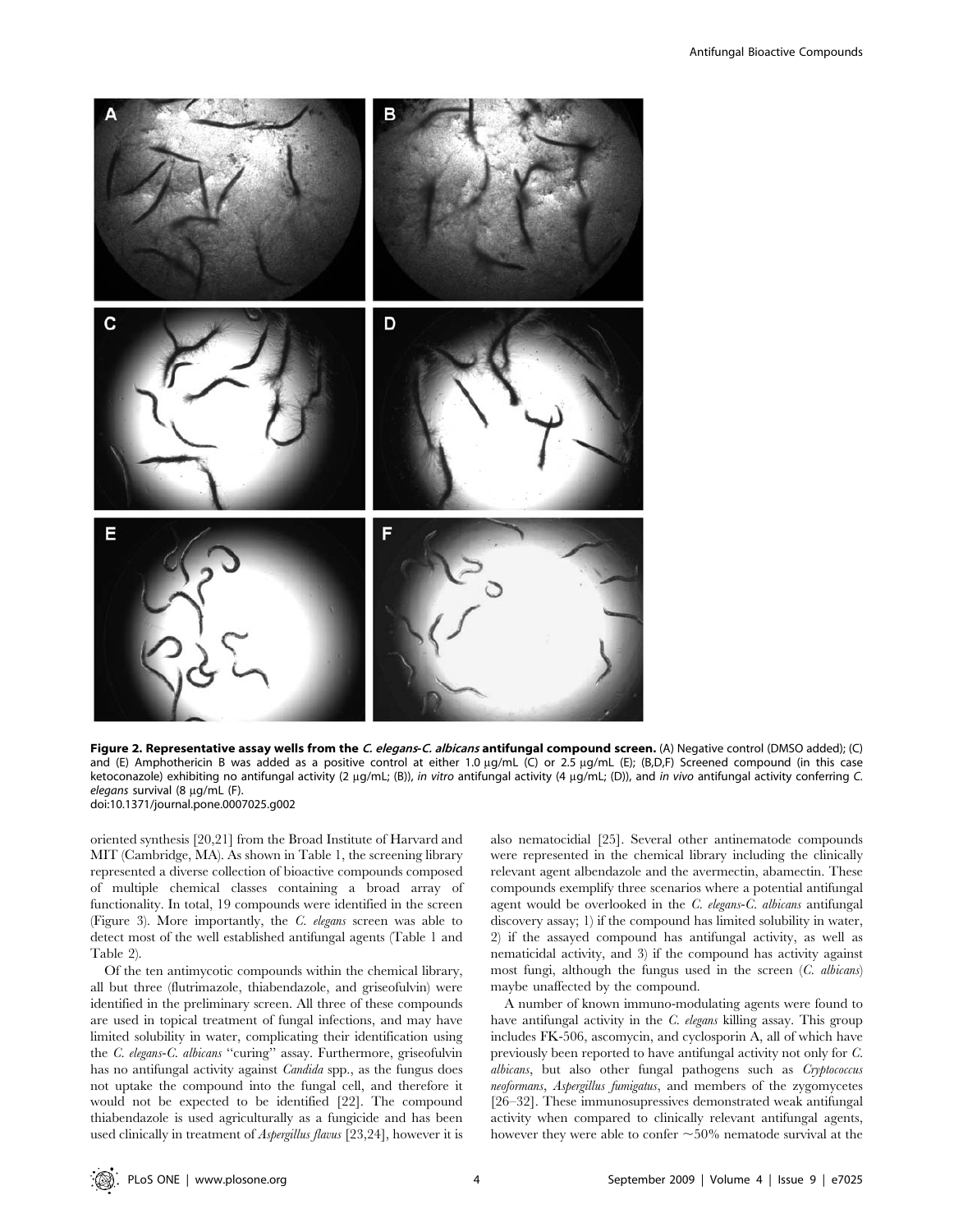Table 1. Compounds exhibiting antifungal activity identified in the C. elegans–C. albicans infection assay.

| Compound                                | <b>Action/Use</b>                                                                                                                                                                        | Reference(s) |
|-----------------------------------------|------------------------------------------------------------------------------------------------------------------------------------------------------------------------------------------|--------------|
| <b>Currently used antifungal agents</b> |                                                                                                                                                                                          |              |
| Amphotericin B                          | [47.48]<br>Interacts with ergosterol to form transmembrane channels<br>$[49]$                                                                                                            |              |
| <b>Nystatin</b>                         | Binds to ergosterol to produce permeability changes                                                                                                                                      |              |
| Ketoconazole                            | Interferes with synthesis of ergosterol                                                                                                                                                  |              |
| Terconazole                             | Interferes with synthesis of ergosterol                                                                                                                                                  |              |
| Bifonazole                              | Interferes with synthesis of ergosterol                                                                                                                                                  |              |
| Butoconazole nitrate                    | Interferes with synthesis of ergosterol                                                                                                                                                  |              |
| Oxiconazole nitrate                     | Interferes with synthesis of ergosterol                                                                                                                                                  |              |
| Immunosuppressant agents                |                                                                                                                                                                                          |              |
| Ascomycin                               | Ethyl analogue of FK-506; binds to immunophilins, inhibits production of Th1 and Th2 cytokines                                                                                           | [55]         |
| FK-506 (Tacrolimus)                     | Forms a complex with FKBP-12 to inhibit calcineurin                                                                                                                                      | [56]         |
| Cyclosporin A                           | Forms a complex with cyclophilin to inhibit calcineurin                                                                                                                                  | [57]         |
| Other compounds                         |                                                                                                                                                                                          |              |
| Triadimefon                             | Affects gibberellin and sterol biosynthesis                                                                                                                                              | [39]         |
| Dequalinium chloride                    | Potent anti-tumor activity and protein kinase C alpha (PKC) inhibitor                                                                                                                    |              |
| Valinomycin                             | Apoptosis inducer by disrupting mitochondrial membrane potential; affects morphology of C. albicans                                                                                      |              |
| Phenylmercuric acetate                  | Used as fungicide, herbicide, slimicide and bacteriocide; metabolized to diphenylmercury                                                                                                 |              |
| Malachite green carbinol base           | Malachite green is used to treat parasites, fungal, and bacterial infections in fish and fish eggs; metabolized<br>to the carbinol form and then to the toxic leucomalachite green form. |              |
| Concanamycin A                          | Potent and specific inhibitor of vacuolar-ATPase                                                                                                                                         | [40]         |
| Ellipticine                             | Potent anti-tumor agent, acts by DNA intercalation and/or inhibition of topoisomerase II                                                                                                 | [64]         |
| Mepartricin                             | Used to treat chronic pelvic pain syndrome, reduces estrogen plasmatic levels and their concentration<br>in the prostrate. Antifungal activity against Candida infections.               |              |
| Suloctidil                              | Used as a peripheral vasodilator, formerly in treating peripheral and cerebral vascular disorders; causes<br>hepatotoxicity.                                                             | [67]         |

doi:10.1371/journal.pone.0007025.t001

highest concentration tested (Figure 4A). The target of these therapeutic drugs, calcineurin, is essential for virulence of C. albicans and is involved in a diverse array of other pathogenicity factors, including the ability to survive in serum and resistance to antifungal azole compounds [27–29]. The antifungal activity of these immunosuppressives, coupled with their ability to impede azole resistance, create (at least in vitro) a synergistic effect when used with clinically relevant antifungal agents [33,34]. This synergism has been observed for many fungal pathogens, including azole resistant C. albicans isolates [31–33,35]. Importantly,



Figure 3. Flow chart representing the C. elegans "curing" assay that identified 19 effective compounds. doi:10.1371/journal.pone.0007025.g003

immunotherapy with calcineurin inhibitors does not select for C. albicans strains which are resistant to these compounds [36].

Among the hits was the potential promising compound dequalinium chloride which is a potent anti-tumor and protein kinase C (PKC) inhibitor (Figure 4B). In Saccharomyces cerevisiae, the Rho 1-PKC pathway (the cell integrity pathway) functions in cell wall biosynthesis and mating [5,37,38]; cell wall integrity is involved in C. elegans killing by fungi [5]. Another compound, triadimefon, also conferred a similar degree of nematode survival (Figure 4B). The fungicide triadimefon has no affect on DNA, RNA, or protein synthesis, and instead derives it antifungal activity by inhibiting ergosterol biosynthesis [39]. The potent  $H^+$  V-ATPase inhibitor concanamycin A was also identified, although it had been previously described as having antifungal properties [40]. This compound demonstrated the highest antifungal activity outside of the clinically used antifungal agents in the screen (Table 2 and Figure 4B). However, concanamycin A is highly toxic, limiting its use clinically. Mice injected with 1 mg per kilogram body mass interperitoneally die [40], however no toxicity was observed at the highest concentration tested (1.4  $\mu$ g/mL).

# Determination of MIC and  $EC_{50}$  of compounds

Dose response curves were determined to calculate the minimal inhibitory concentration (MIC) and the effective dose that resulted in 50% survival of the nematodes  $(EC_{50})$  for 18 compounds identified in the screen that prevented growth of C. albicans in vitro (Table 2). The  $EC_{50}$  for most of the compounds was usually twice the MIC concentration, with a few exceptions. In this assay the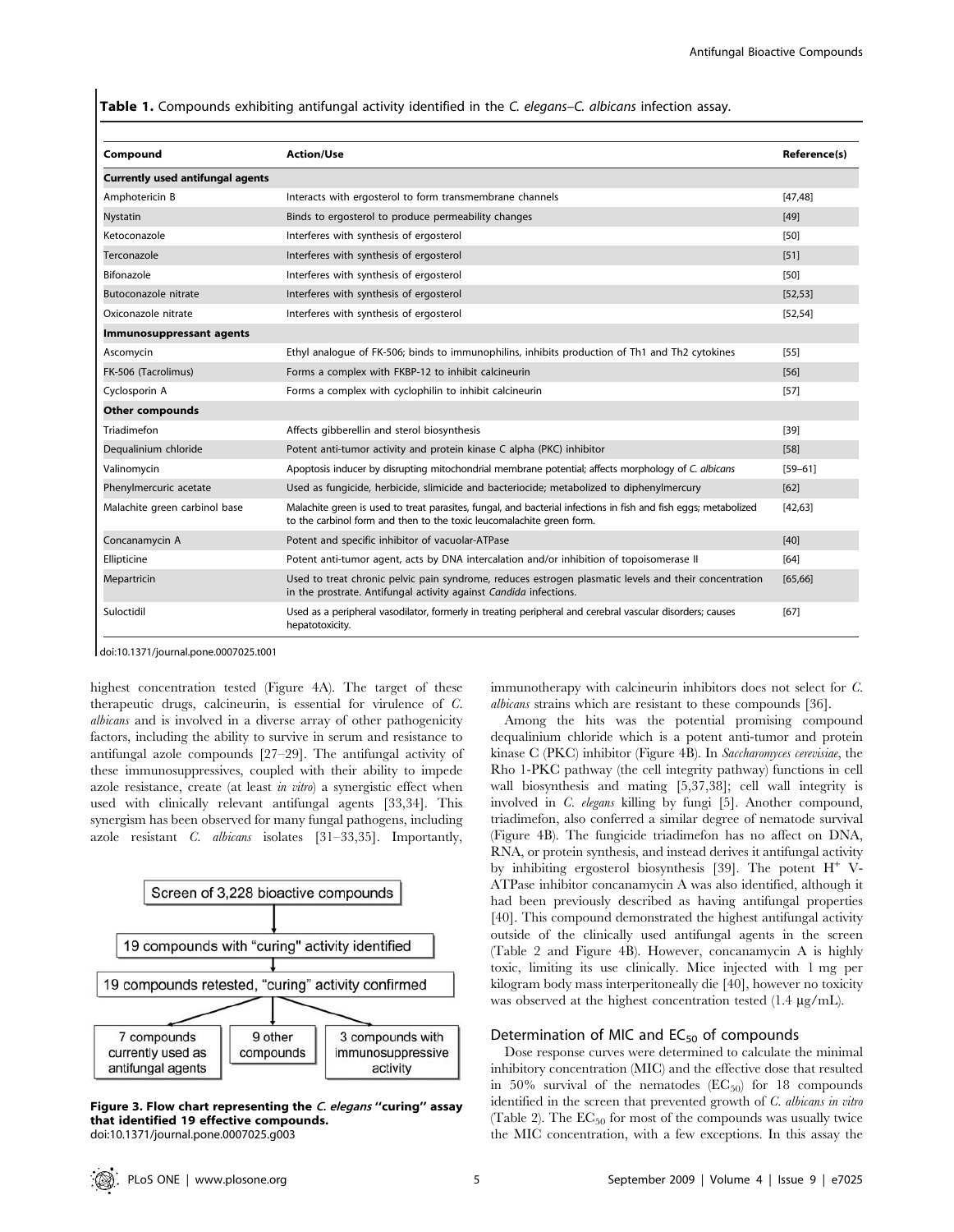**Table 2.** Minimal inhibitory concentrations (MIC) in vitro and effective concentration (EC<sub>50</sub>) in vivo of compounds identified in the C.elegans-C. albicans screen.

|                               |                      | MIC in literature for C. albicans | $EC_{50}$ in vivo ( $\mu$ g/mL) |
|-------------------------------|----------------------|-----------------------------------|---------------------------------|
| Compounds                     | MIC in vitro (µg/mL) |                                   |                                 |
| Amphotericin B                | 1.0                  | $0.25 - 2.0$ [41,68]              | 2.0                             |
| Nystatin                      | 4.5                  |                                   | 17.8                            |
| Ketoconazole                  | 4.4                  | $0.12 - 16$ [68]                  | 8.9                             |
| Terconazole                   | 0.06                 |                                   | 0.11                            |
| Bifonazole                    | 19.0                 | $3.60*$ [50]                      | 26.0                            |
| Butoconazole nitrate          | 0.6                  | $8.0*$ [53]                       | 1.1                             |
| Oxiconazole nitrate           | 4.7                  |                                   | 9.4                             |
| Triadimefon                   | 6.5                  |                                   | 9.2                             |
| Dequalinium chloride          | 4.4                  |                                   | 7.1                             |
| Valinomycin                   | 12.2                 | $0.49 - 62.5*$ [60]               | 24.4                            |
| Phenylmercuric acetate        | 7.4                  |                                   | 14.8                            |
| Malachite green carbinol base | 3.8                  |                                   | 7.6                             |
| Ascomycin                     | 14.6                 |                                   | 29.3                            |
| FK-506 (Tacrolimus)           | 72.0                 | $>3.12$ [34]                      | 72.0                            |
| Cyclosporin A                 | 53.0                 | $>12.5$ [34]                      | 105.8                           |
| Concanamycin A                | 1.7                  | $>100*$ [40]                      | 2.1                             |
| Mepartricin                   | 12.6                 | $0.18*$ [66]                      | 25.1                            |
| Suloctidil                    | 11.7                 |                                   | 17.4                            |

\* The MIC was determined using a procedure other than the standard CLSI protocol. doi:10.1371/journal.pone.0007025.t002

MIC values may fluctuate from previously published reports, possibly due to differences in the liquid media used for each of the assays and in particular the time at which the cultures are monitored (two days in the established Clinical and Laboratory Standards Institute (CLSI) protocol for MIC determination versus five days in this assay). However, the standard antifungal used for optimization of the assay amphothericin B had an MIC value of 1.0  $\mu$ g/mL, which is within the published range of 0.5–2.0  $\mu$ g/mL [41].

Previously, three compounds were identified which prolonged nematode survival when infected with C. albicans [6]. Two of these compounds, caffeic acid phenethyl ester (CAPE) and enoxacin, also displayed antifungal activity when carried over into a murine model. However, of these two compounds only CAPE was able to inhibit C. albicans growth in vitro. The MIC of CAPE was  $64 \mu g$ / mL, well above the  $4 \mu g/mL$  concentration which was required to observe an increase in C. elegans survival [6], suggesting the compound maybe involved in a role besides inhibition of fungal growth, and thus conferring the observed increase in C. elegans survival. A similar trend was observed in a C. elegans-Enterococcus faecalis antibacterial drug discovery screen, where six classes of compounds displayed effective concentrations lower than the MIC [18]. Therefore, comparison to the MIC and the  $EC_{50}$  in the C. elegans assay may be used to identify compounds that have higher efficacy during infection than in vitro, as such compounds may affect virulence factors or modulate host immunity. Compounds that may fall into this class are often not identified in a traditional antifungal compound screen as the screen may rely solely on inhibiting microbial growth. Although the concentration of the compounds inside the nematode is probably lower than in the media, the ratio between the MIC and the  $EC_{50}$  provides a way to identify compounds that most likely have a higher efficacy in vivo than in vitro.

# Evaluation of compound toxicity

This screen also allowed simultaneous assessment of the compound's toxicity, as a decrease in nematode survival at higher compound concentrations despite no evidence of fungal growth in vitro or filamentation in vivo was an indication that the compound was toxic to the worm. In addition to the MIC and  $EC_{50}$  values, the dose-response experiments also detected toxic compounds such as malachite green carbinol base which is the carbinol form of malachite green, usually metabolized to the toxic leucomalachite green form [42]. In the initial portion of the curve, there was no worm survival up to a concentration of  $0.95 \mu g/ml$ , and there were visible C. albicans filaments on dead worms. At concentrations greater than 0.95  $\mu$ g/mL up to the EC<sub>50</sub> concentration (7.62  $\mu$ g/ mL), worm survival increased, however at concentrations higher than the  $EC_{50}$  there was no survival of any worms (Figure 5). This was probably due to the toxic effect of the compound since in vitro growth of C. albicans in the wells was absent, and in vivo activity of the compound within the worms did not permit formation of C. albicans filaments penetrating from the cuticle into the surrounding medium.

## Concluding remarks

A high-throughput whole animal assay for the identification of compounds with antifungal efficacy has been developed using C. elegans as a heterologous host. The major developments include the use of the worm-dispensing instrument, the use of a standardized fungal inoculum, and the advance of using a co-inoculation procedure of Candida and C. elegans to the wells, thereby eliminating the labor-intensive infection. This facile in vivo model can now be used in high-throughput assays to evaluate large libraries of chemical compounds and avoid some of the main obstacles in current antifungal discovery, including host toxicity screening, costs, and time.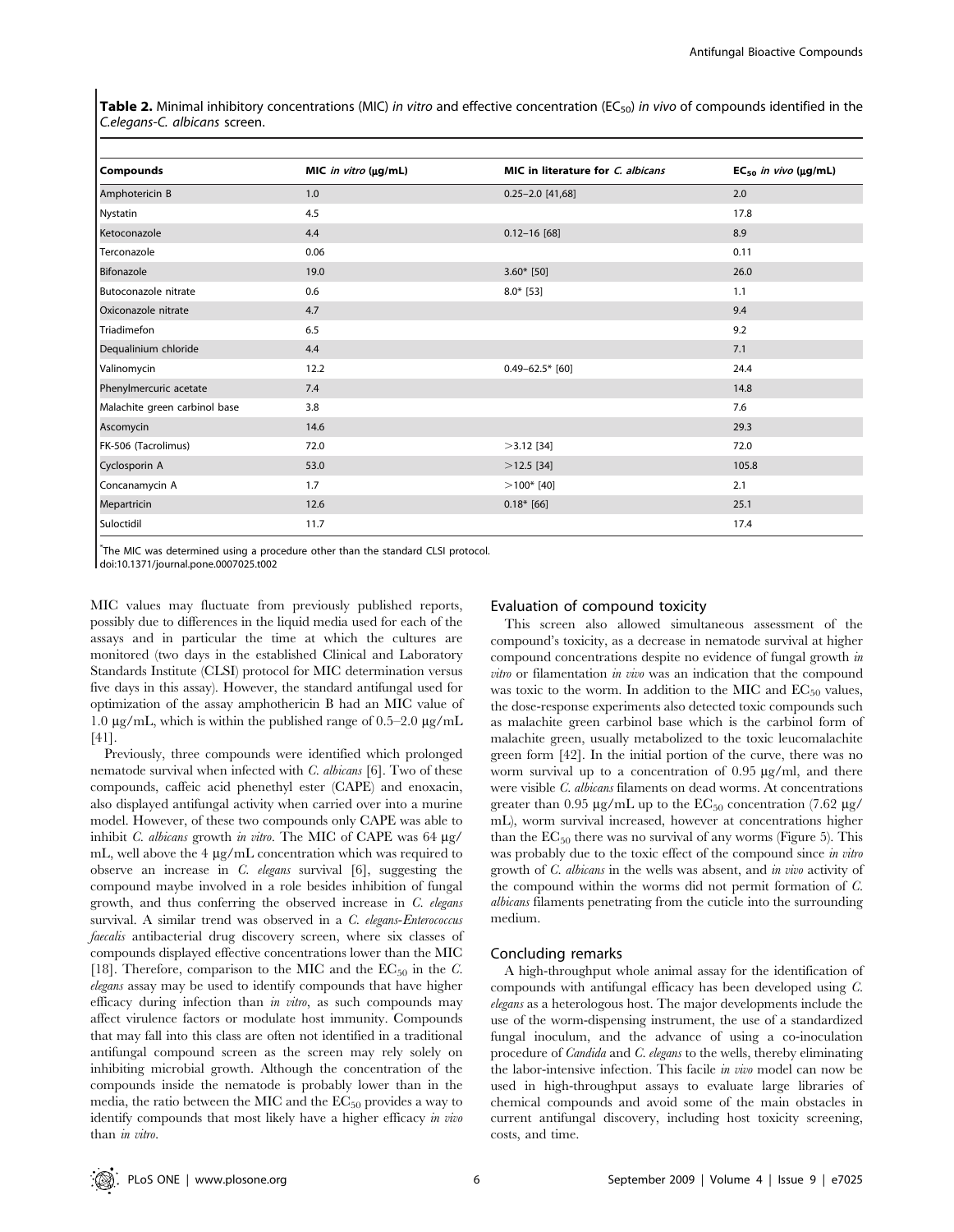

Figure 4. Survival of C. albicans-infected nematodes in the presence of seven compounds identified in the C. elegans-C. albicans ''curing'' assay. (A) Nematode survival in the presence of the three immunosuppressive compounds: ascomycin (green), cyclosporine A (red), and FK-506 (blue); (B) Nematode survival in the presence of four other compounds identified in the screen which demonstrated antifungal activity: concanamycin A (blue), dequalinium chloride (gray), triadimefon (red), and phenylmercuric acetate (green). doi:10.1371/journal.pone.0007025.g004

The overall excess cost attributable to candidemia is estimated at \$1 billion per year [43], while the average cost of

#### References

- 1. Sifri CD, Begun J, Ausubel FM (2005) The worm has turned microbial virulence modeled in Caenorhabditis elegans. Trends Microbiol 13: 119–127.
- 2. Mylonakis E, Casadevall A, Ausubel FM (2007) Exploiting amoeboid and nonvertebrate animal model systems to study the virulence of human pathogenic fungi. PLoS Pathog 3: e101. doi:10.1371/journal.ppat.0030101.
- 3. Edmond MB, Wallace SE, McClish DK, Pfaller MA, Jones RN, et al. (1999) Nosocomial bloodstream infections in United States hospitals: a three year analysis. Clin Infect Dis 29: 239–244.
- 4. Mylonakis E, Idnurm A, Moreno R, El Khoury J, Rottman JB, et al. (2004) Cryptococcus neoformans Kin1 protein kinase homologue, identified through a Caenorhabditis elegans screen, promotes virulence in mammals. Mol Microbiol 54: 407–419.
- 5. Tang RJ, Breger J, Idnurm A, Gerik KJ, Lodge JK, et al. (2005) Cryptococcus neoformans gene involved in mammalian pathogenesis identified by a Caenorhabditis elegans progeny-based approach. Infect Immun 73: 8219–8225.
- 6. Breger J, Fuchs BB, Aperis G, Moy TI, Ausubel FM, et al. (2007) Antifungal chemical compounds identified using a C. elegans pathogenicity assay. PLoS Pathog 3: e18. doi:10.1371/journal.ppat.0030018.
- 7. Artal-Sanz M, de Jong L, Tavernarakis N (2006) Caenorhabditis elegans: A versatile platform for drug discovery. Biotechnol J 1: 1405–1418.
- 8. Moy TI, Ball AR, Anklesaria Z, Casadei G, Lewis K, et al. (2006) Identification of novel antimicrobials using a live-animal infection model. Proc Natl Acad Sci, USA 103: 10414–10419.



Figure 5. Dose-response of infected worms to malachite green carbinol base indicating toxicity beyond the  $EC_{50}$ . doi:10.1371/journal.pone.0007025.g005

treating a single episode of candidemia is \$34,123–44,536 (1997 U.S. dollars) [44]. Further complicating issues in treatment of candidemia is the emergence of drug resistant isolates. While most attention has been focused on antibacterial drug resistance, a similar phenomenon has occurred with fungi due to long term use of antifungal agents, particularly in patients who require these medications for the duration of their lives (eg. HIV positive patients, organ transplant recipients). Drug resistant C. albicans isolates have been isolated from patients which are resistant to the most recent class of antifungal compounds developed, the echinocandins [45], further highlighting the need for antifungal drug development [46]. The discovery of new antifungal agents may be a daunting but certainly crucial task.

#### Author Contributions

Conceived and designed the experiments: WFA FMA EM. Performed the experiments: IO ET AC JLF GW. Analyzed the data: IO JJC EH FW EM. Contributed reagents/materials/analysis tools: WFA AS. Wrote the paper: IO JJC EM.

- 9. Kaletta T, Hengartner MO (2006) Finding function in novel targets: C. elegans as a model organism. Nat Rev Drug Discov 5: 387–399.
- 10. Davis D, Edwards JE Jr, Mitchell AP, Ibrahim AS (2000) Candida albicans RIM101 pH response pathway is required for host-pathogen interactions. Infect Immun 68: 5953–5959.
- 11. Beanan MJ, Strome S (1992) Characterization of a germ-line proliferation mutation in C. elegans. Development 116: 755–766.
- 12. Kim DH, Feinbaum R, Alloing G, Emerson FE, Garsin DA, et al. (2002) A conserved p38 MAP kinase pathway in Caenorhabditis elegans innate immunity. Science 297: 623–626.
- 13. Brenner S (1974) The genetics of Caenorhabditis elegans. Genetics 77: 71–94.
- 14. Zhang J-H, Chung TDY, Oldenburg KR (1999) A simple statistical parameter for use in evaluation and validation of high throughput screening assays. J Biomol Screen 4: 67–73.
- 15. Tampakakis E, Okoli I, Mylonakis E (2008) A C. elegans-based, whole animal, in vivo screen for the identification of antifungal compounds. Nat Protocols 3: 1925–1931.
- 16. Carpenter A, Jones T, Lamprecht M, Clarke C, Kang I, et al. (2006) CellProfiler: image analysis software for identifying and quantifying cell phenotypes. Genome Biol 7: R100.
- 17. Lamprecht MR, Sabatini DM, Carpenter AE (2007) CellProfiler: free versatile software for automated biological image analysis. Biotechniques 42: 71–75.